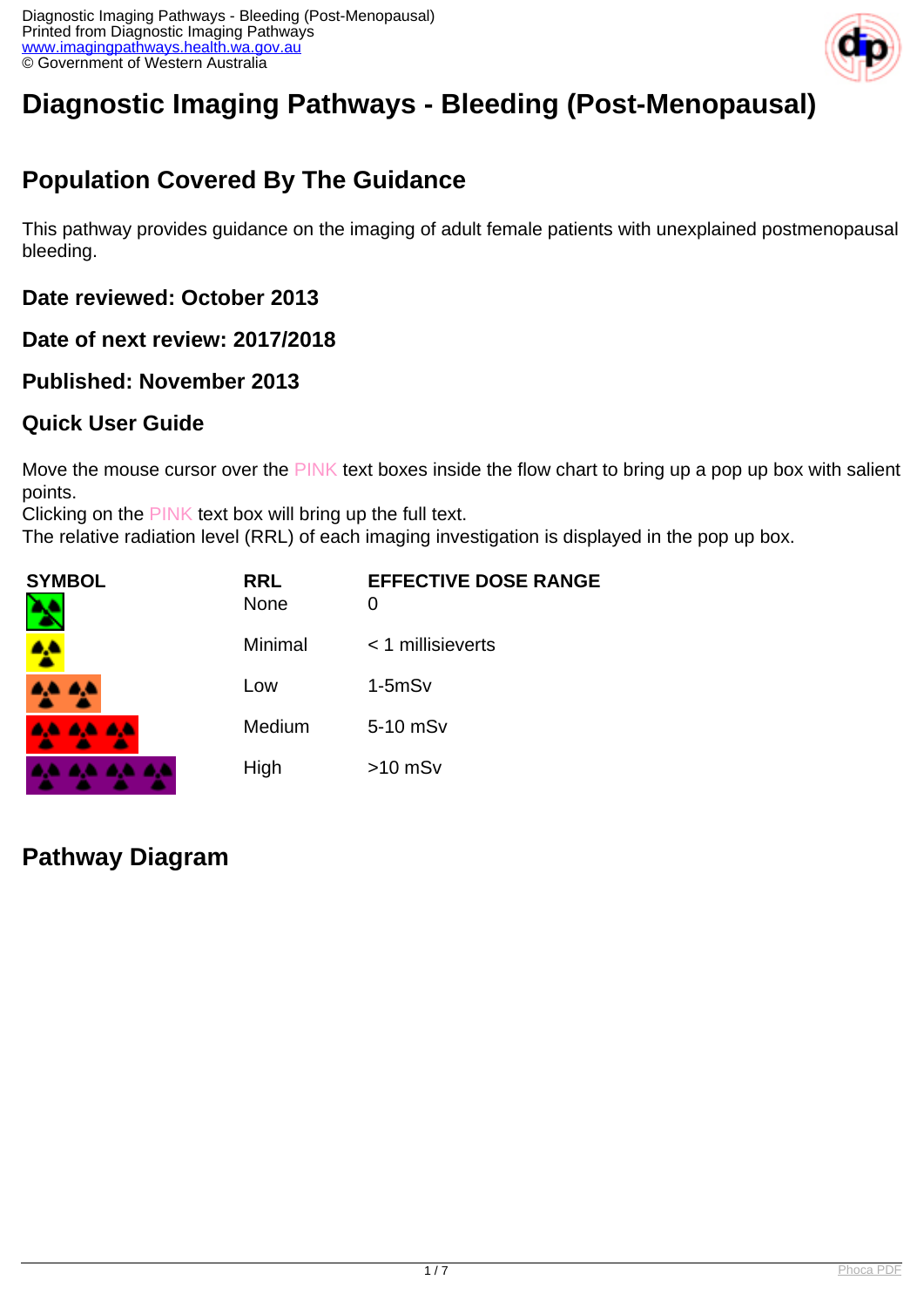Diagnostic Imaging Pathways - Bleeding (Post-Menopausal) Printed from Diagnostic Imaging Pathways [www.imagingpathways.health.wa.gov.au](http://www.imagingpathways.health.wa.gov.au/) **CO** Government of Western Australia





# **Image Gallery**

Note: These images open in a new page

#### **1 Endometrial Polyp**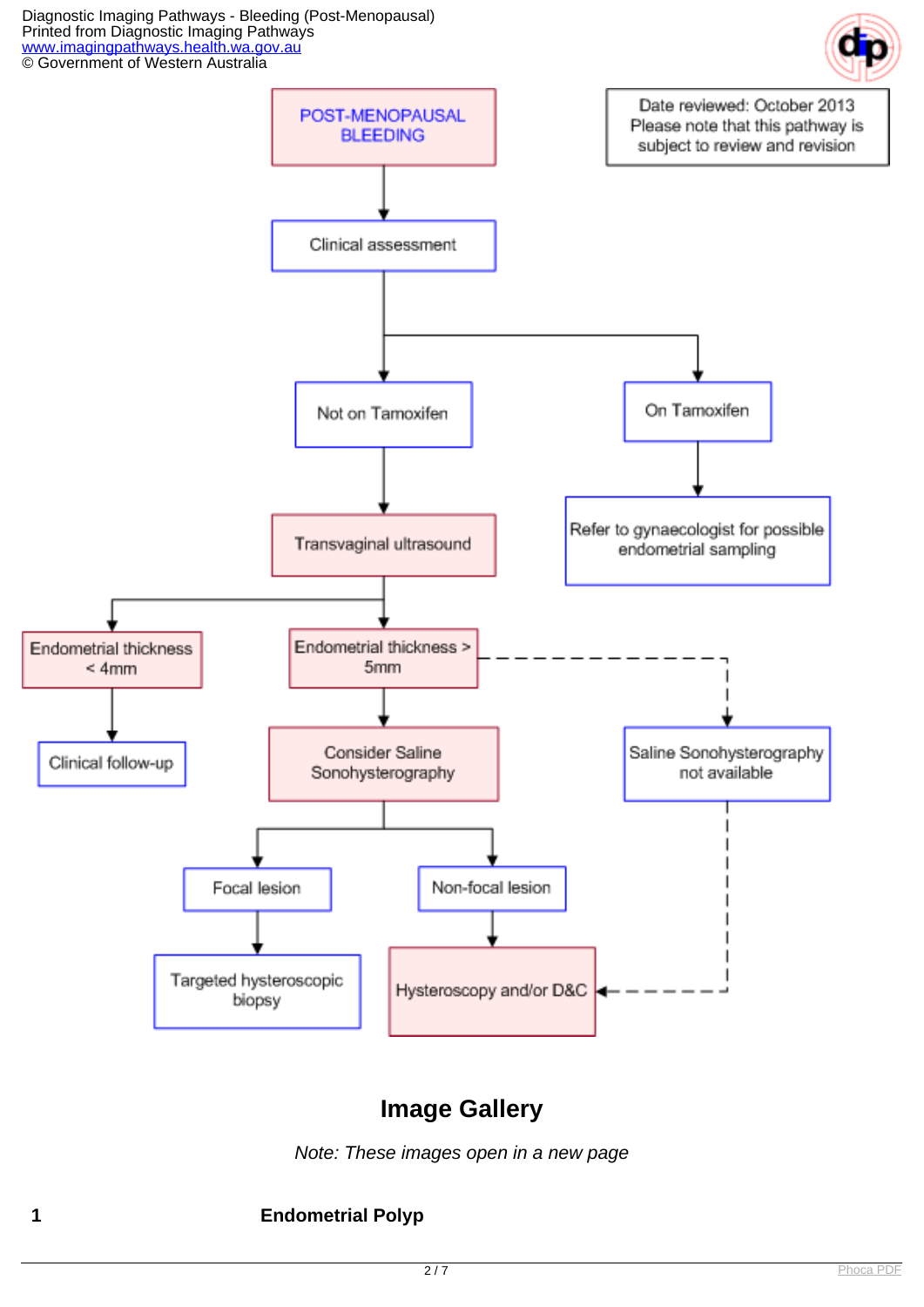Diagnostic Imaging Pathways - Bleeding (Post-Menopausal) Printed from Diagnostic Imaging Pathways [www.imagingpathways.health.wa.gov.au](http://www.imagingpathways.health.wa.gov.au/) © Government of Western Australia





Image 1 (Saline Infusion Sonohysterography): There is a soft tissue structure connected to the endometrium via a thin stalk and supplied by a single blood vessel (arrow). The features are consistent with an endometrial polyp.

#### **2 Endometrial Polyp**

Image 2 : Hysterectomy specimen showing a polyp arising from the fundus of the endometrial cavity. Histological examination confirmed this to be an adenomyoma.

#### **3a Endometrial Cancer**

Image 3a, 3b (Transabdominal Ultrasound) and 2c (Transvaginal Ultrasound): The uterus is anteverted and measures 77 x 31 x 49mm. There are no signs of fibroids. The endometrium is 17mm thick at the fundus and has a number of cystic spaces within it. No free fluid is seen in the pelvis. Biopsy confirmed endometrial cancer.



**3b**

**3c**

**4c**

#### **4a Endometrial Cancer**

Image 4a: Hysterectomy showing an extensive endometrioid adenocarcinoma filling the endometrial cavity down to the isthmus.

**4b** Image 4b (H&E, x2.5) and 4c (H&E, x10): Uterine curettings showing an endometrioid adenocarcinoma composed of closely packed glands with complex architecture. At high power, the malignant cells are columnar and demonstrate irregular nuclei with prominent nucleoli and occasional mitotic figures.

### **Teaching Points**

- Post menopausal bleeding (PMB) is defined as spontaneous vaginal bleeding which occurs more than one year after the date of the last menstrual period
- For women on combined oestrogen/progesterone HRT, investigations are only warranted if the bleeding persists for  $> 6$  months
- Transvaginal ultrasound is the initial imaging modality of choice. It can detect focal abnormalities of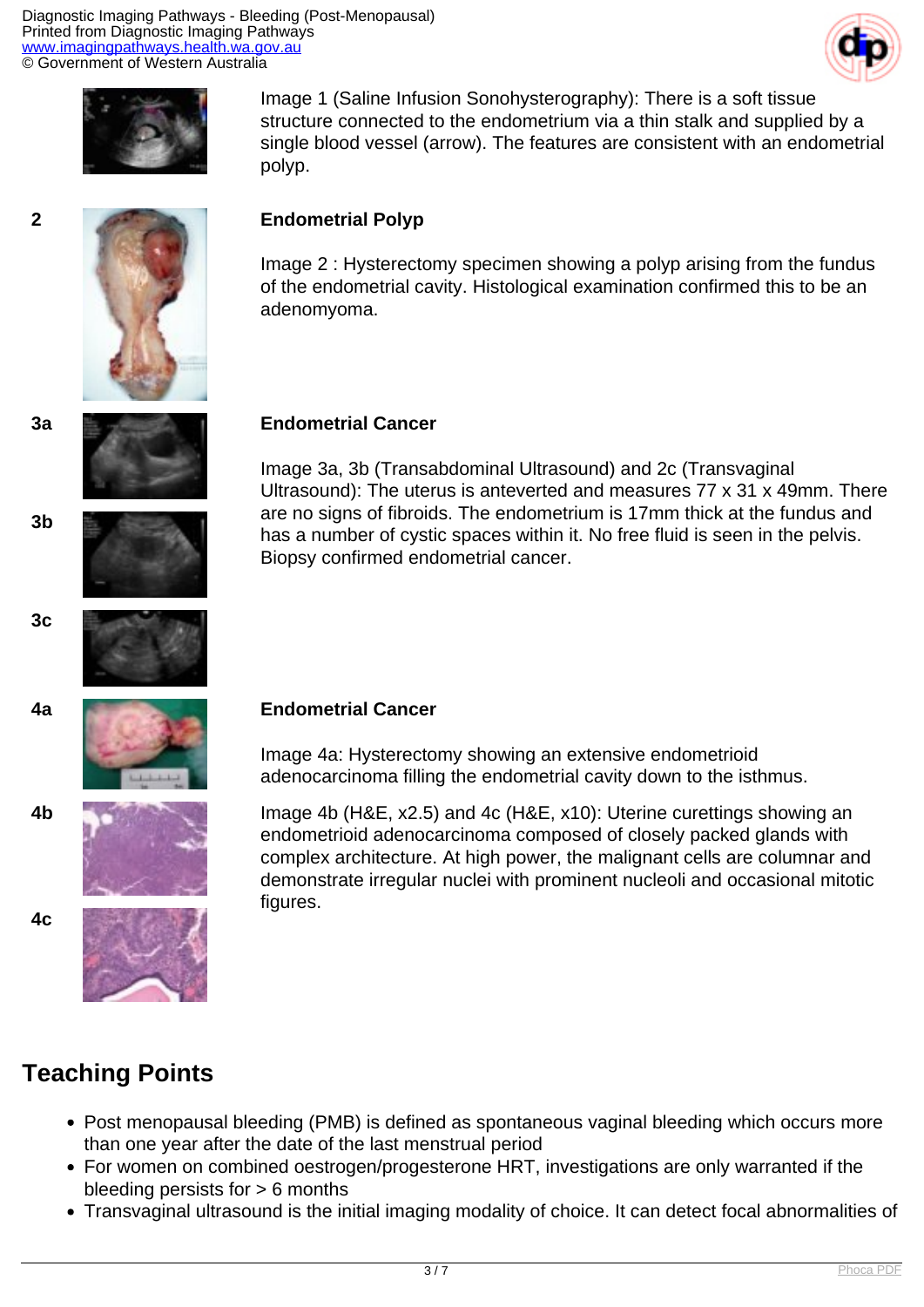

the endometrium, as well as measure the endometrial wall thickness which has been correlated with uterine pathology

- Saline infusion sonohysterography involves infusing saline into the endometrial cavity followed by transvaginal ultrasound to improve visualisation of focal endometrial lesions
- Further investigations may include a hysteroscopy and endometrial biopsy

## **Post-Menopausal Bleeding**

Defined as spontaneous vaginal bleeding which occurs more than one year after the date of the last menstrual period. For women on combined oestrogen/progesterone HRT, investigations are only warranted if the bleeding persists for > 6 months

# **Transvaginal Ultrasound (TVUS)**

- Uses of TVUS include
	- To assess focal abnormalities such as polyps and the thickness of the endometrium
	- To determine those patients with a thin endometrium who are unlikely to require further investigation [1-4](index.php/imaging-pathways/obstetric-gynaecological/post-menopausal-bleeding?tab=References#1)
- In the absence of focal abnormalities, endometrial thickness, morphology and vascularisation as seen with Doppler have been used as markers of endometrial pathology [10](index.php/imaging-pathways/obstetric-gynaecological/post-menopausal-bleeding?tab=References#10)
	- Endometrium thickness is assessed by measuring the anterior and posterior layers of the endometrium in the sagittal plane and summating the values [11](index.php/imaging-pathways/obstetric-gynaecological/post-menopausal-bleeding?tab=References#11)
	- This technique has a high reproducibility and high intraobserver and interobserver reliability for experienced radiologists [12,](index.php/imaging-pathways/obstetric-gynaecological/post-menopausal-bleeding?tab=References#12)[13](index.php/imaging-pathways/obstetric-gynaecological/post-menopausal-bleeding?tab=References#13)
	- Current recommendations suggest using the same threshold of endometrial thickness for users and non-users of HRT. The risk of endometrial cancer for a thickness < 4mm in users of HRT is 0.1% and in non-users is 1% [14](index.php/imaging-pathways/obstetric-gynaecological/post-menopausal-bleeding?tab=References#14)
	- With a thickness > 5mm, the sensitivity and specificity of detecting endometrial cancer is 100% and 37-57% respectively [14](index.php/imaging-pathways/obstetric-gynaecological/post-menopausal-bleeding?tab=References#14),[15](index.php/imaging-pathways/obstetric-gynaecological/post-menopausal-bleeding?tab=References#15)
- The use of transabdominal ultrasound gives a good overall view of the pelvis but is inferior to transvaginal ultrasound for viewing endometrial morphology and measuring endometrial thickness [16](index.php/imaging-pathways/obstetric-gynaecological/post-menopausal-bleeding?tab=References#16)

# **Saline Infusion Sonohysterography (SIS)**

- Involves infusing saline into the endometrial cavity followed by transvaginal ultrasound to improve visualisation of focal endometrial lesions
- The sensitivity for detecting endometrial cancer is 96% and for any pathology is 98%. [17 H](index.php/imaging-pathways/obstetric-gynaecological/post-menopausal-bleeding?tab=References#17)owever, it cannot confidently discriminate between benign disease and malignancy [18](index.php/imaging-pathways/obstetric-gynaecological/post-menopausal-bleeding?tab=References#18)
- Studies indicate that women prefer this study compared to hysteroscopy [19](index.php/imaging-pathways/obstetric-gynaecological/post-menopausal-bleeding?tab=References#19)

# **Hysteroscopy and Endometrial Sampling**

- Based on a meta-analysis of 56 studies, the sensitivity of hysteroscopy for the detection of endometrial cancer is 86.4% with a specificity of 99.2% and positive likelihood ratio of 60.9 [20](index.php/imaging-pathways/obstetric-gynaecological/post-menopausal-bleeding?tab=References#20)
- Advantages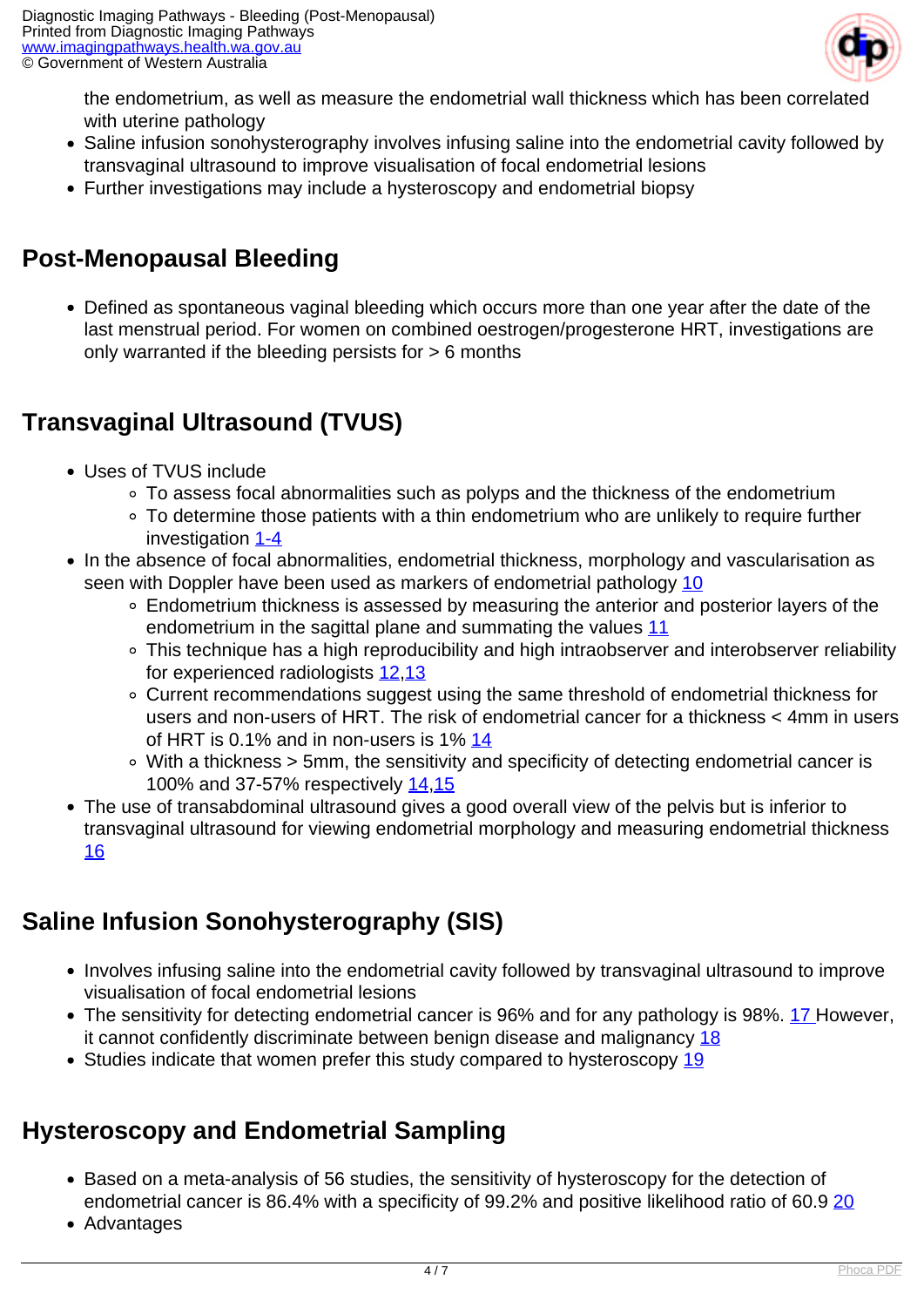

- Allows for removal of polyps and biopsy of suspicious lesions for histological examination
- Targeted biopsy of a visualised focal lesion is more accurate than blind dilatation and curettage
- Disadvantages
	- Invasive procedure and less well tolerated compared to saline infusion sonohysterography [19](index.php/imaging-pathways/obstetric-gynaecological/post-menopausal-bleeding?tab=References#19)

## **References**

References are graded from Level I to V according to the Oxford Centre for Evidence-Based Medicine, Levels of Evidence. [Download the document](http://www.cebm.net/wp-content/uploads/2014/06/CEBM-Levels-of-Evidence-2.1.pdf)

- 1. Dijkhuizen FP, Brolmann HA, Potters AE, Bongers MY, Heinz AP. **The accuracy of transvaginal ultrasonography in the diagnosis of endometrial abnormalities.** Obstet Gynecol. 1996;87(3):345-9. (Level II evidence)
- 2. Güner H, Tiras MB, Karabacak O, Sarikaya H, Erdem M, Yildirim M. **Endometrial assessment by vaginal ultrasonography might reduce endometrial sampling in patients with postmenopausal bleeding: a prospective study.** Aust N Z J Obstet Gynaecol. 1996;36(2):175-8. (Level II evidence)
- 3. Garuti G, Sambruni I, Cellani F, Garzia D, Alleva P, Luerti M. **Hysteroscopy and transvaginal ultrasonography in postmenopausal women with uterine bleeding.** Int J Gynaecol Obstet. 1999;65(1):25-33. (Level III evidence)
- 4. Wolman I, Sagi J, Ginat S, Jaffa AJ, Hartoov J, Jedwab G. **The sensitivity and specificity of vaginal sonography in detecting endometrial abnormalities in women with postmenopausal bleeding.** J Clin Ultrasound. 1996;24(2):79-82. (Level II evidence)
- 5. Gupta JK, Chien PFW, Voit D, Clark TJ, Khan KS. **Ultrasonographic endometrial thickness for diagnosing endometrial pathology in women with postmenopausal bleeding: a metaanalysis.** Acta Obstet Gynecol Scand. 2002;81(9):799-816. (Level II evidence)
- 6. Bree RL, Bowerman RA, Bohm-Velez M, Benson CB, Doubilet PM, DeDreu S, et al. **US evaluation of the uterus in patients with postmenopausal bleeding: A positive effect on diagnostic decision making.** Radiology. 2000;216(1):260-4. (Level II evidence)
- 7. Gredmark T, Kvint S, Havel G, Mattsson LA. **Histopathological findings in women with postmenopausal bleeding.** Br J Obstet Gynaecol. 1995;102(2):133-6. (Level II evidence)
- 8. Weiderpass E, Adami HO, Baron JA, Magnusson C, Bergstrom R, Lindgren A, et al. **Risk of endometrial cancer following estrogen replacement with and without progestins.** J Natl Cancer Inst. 1999;91(13):1131-7. (Level III evidence)
- 9. Curtis RE, Boice JD, Shriner DA, Hankey BF, Fraumeni JF. **Second cancers after adjuvant tamoxifen therapy for breast cancer.** J Natl Cancer Inst. 1996;88(12):832-4. (Level IV evidence)
- 10. Davidson KG, Dubinsky TJ. **Ultrasonographic evaluation of the endometrium in postmenopausal vaginal bleeding.** Radiol Clin North Am. 2003;41(4):769-80. (Review article)
- 11. Scottish Intercollegiate Guidelines Network. **Investigation of post- menopausal bleeding: a national clinical guideline.** September 2002. (Evidence based guideline). [View the reference](http://www.sign.ac.uk)
- 12. Wolman I, Amster R, Hartoov J, Gull I, Kupfermintz M, Lessing JB, et al. **Reproducibility of transvaginal ultrasonographic measurements of endometrial thickness in patients with postmenopausal bleeding.** Gynecol Obstet Invest. 1998;46(3):191-4. (Level III evidence)
- 13. Alcázar JL, Zornoza A. **Transvaginal ultrasonographic measurement of endometrial thickness: an intra-observer and interobserver reproducibility study.** Radiography. 2001;7(2):101-4. (Level II evidence)
- 14. Smith Bindman R, Kerlikowske K, Feldstein VA, Subak L, Scheidler J, Segal M, et al. **Endovaginal ultrasound to exclude endometrial cancer and other endometrial abnormalities.** JAMA.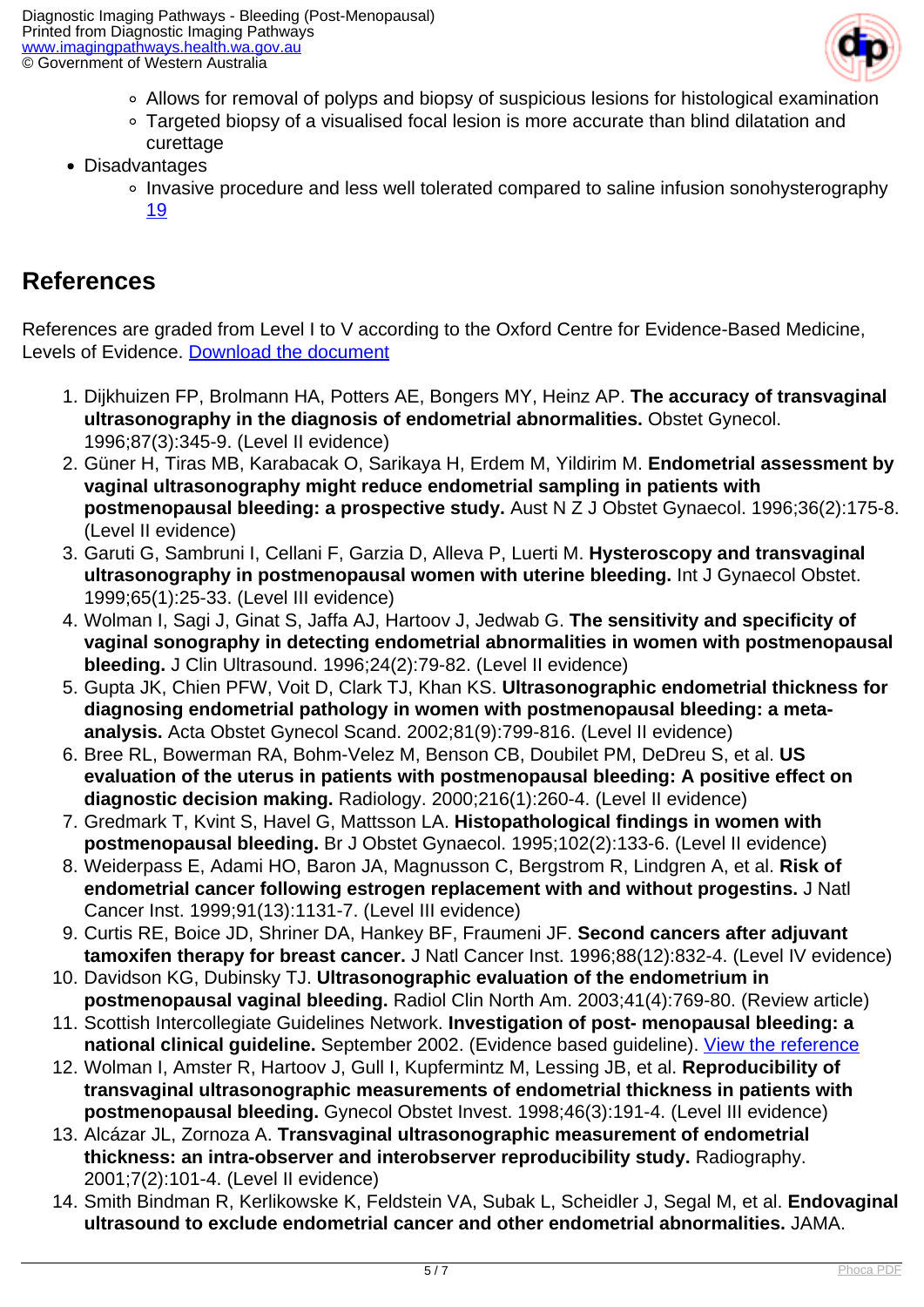

1998;280(17):1510-7. (Level I-II evidence)

- 15. Granberg S, Ylostalo P, Wikland M, Karlsson B. **Endometrial sonographic and histologic findings in women with and without hormonal replacement therapy suffering from postmenopausal bleeding.** Maturitas. 1997;27(1):35-40. (Level III evidence)
- 16. Mendelson EB, Bohmvelez M, Joseph N, Neiman HL. **Gynecologic imaging comparison of trans-abdominal and trans-vaginal sonography.** Radiology. 1988;166(2):321-4. (Level IV evidence)
- 17. Epstein E, Ramirez A, Skoog L, Valentin L. **Transvaginal sonography, saline contrast sonohysterography and hysteroscopy for the investigation of women with postmenopausal bleeding and endometrium > 5 mm.** Ultrasound Obstet Gynecol. 2001;18(2):157-62. (Level III evidence)
- 18. Epstein E, Valentin L. **Gray-scale ultrasound morphology in the presence or absence of intrauterine fluid and vascularity as assessed by color Doppler for discrimination between benign and malignant endometrium in women with postmenopausal bleeding.** Ultrasound Obstet Gynecol. 2006;28(1):89-95. (Level II evidence)
- 19. Timmerman D, Deprest J, Bourne T, Van den Berghe I, Collins WP, Vergote I. **A randomized trial on the use of ultrasonography or office hysteroscopy for endometrial assessment in postmenopausal patients with breast cancer who were treated with tamoxifen.** Am J Obstet Gynecol. 1998;179(1):62-70. (Level II evidence)
- 20. Clark TJ, Voit D, Gupta J, Hyde C, Song F, Khan K. **Accuracy of hysteroscopy in the diagnosis of endometrial cancer and hyperplasia: a systematic quantitative review.** JAMA. 2002;288(13):1610-21. (Level I-II evidence)

| Information from this website                                                                                                              | <b>Information from the Royal</b><br><b>Australian and New Zealand</b><br><b>College of Radiologists' website</b>                                                                                                                                    |
|--------------------------------------------------------------------------------------------------------------------------------------------|------------------------------------------------------------------------------------------------------------------------------------------------------------------------------------------------------------------------------------------------------|
| <b>Consent to Procedure or Treatment</b><br><b>Radiation Risks of X-rays and Scans</b><br><b>Ultrasound</b><br><b>Ultrasound (Doppler)</b> | <b>Radiation Risk of Medical Imaging During</b><br><b>Pregnancy</b><br><b>Radiation Risk of Medical Imaging for</b><br><b>Adults and Children</b><br><b>Ultrasound</b><br><b>Saline Infusion Sonohysterography</b><br><b>Transvaginal Ultrasound</b> |

## **Information for Consumers**

#### **Copyright**

© Copyright 2015, Department of Health Western Australia. All Rights Reserved. This web site and its